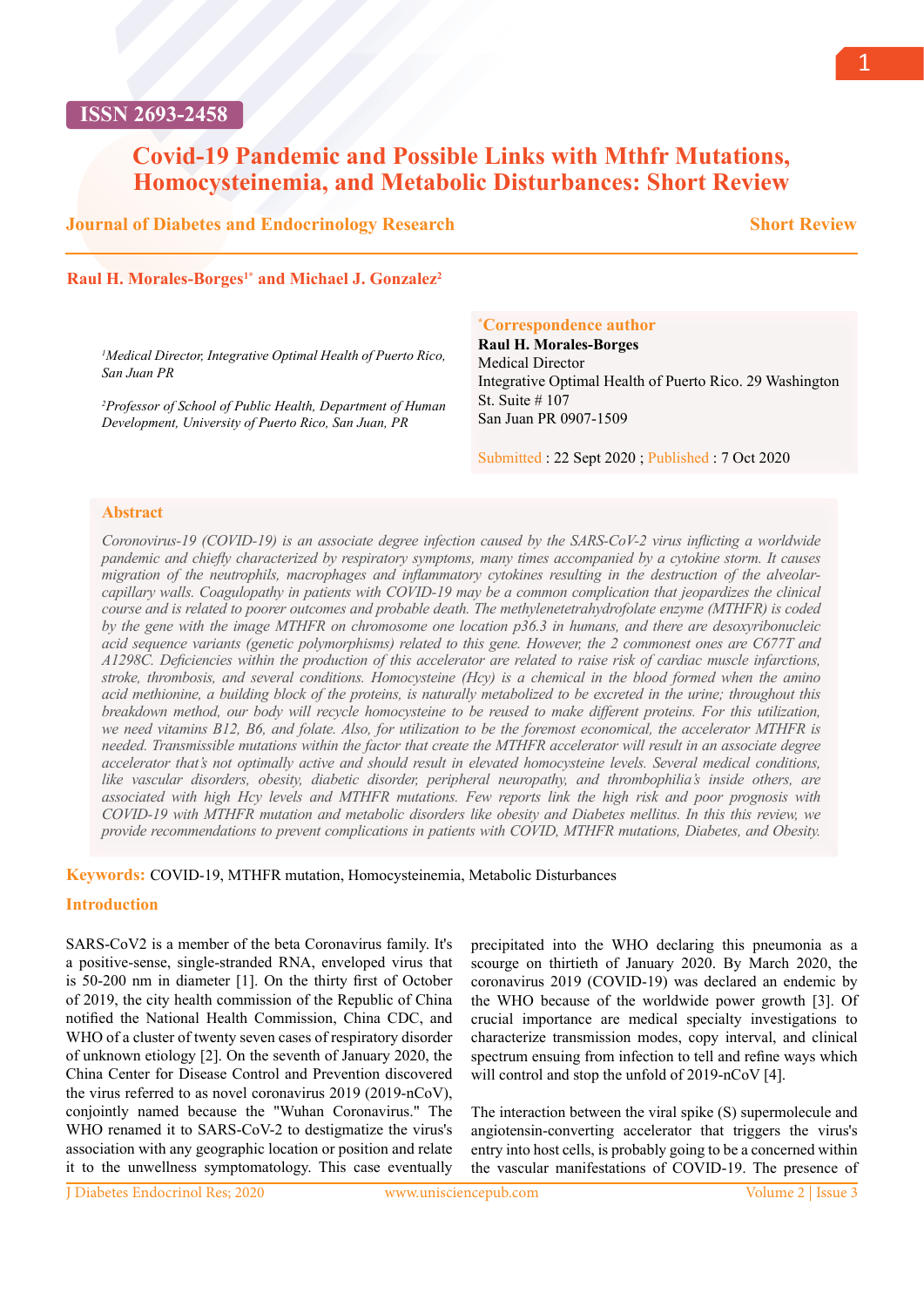underlying vascular comorbidities in patients with COVID-19 is related to high mortality. COVID-19 will cause vascular disorders, together with heart muscle injury, arrhythmias, acute coronary syndrome, and blood vessel occlusion [5]. This virus could dispose patients to thrombotic unwellness, each within the blood vessel and blood vessel circulations, due to excessive inflammation, protoplasm activation, epithelium dysfunction, and stasis [6]. Besides, several patients receiving medication medical care for the thrombotic unwellness could still develop on COVID-19 patients, which might have implications for selection, dosing, and laboratory watching of antithrombotic medical care. COVID-19 patients with pre-existing vascular conditions are typically at a far higher risk of exaggerated morbidity and mortality [7].

Hyperhomocysteinemia (H-Hcy) activates a pro-inflammatory cascade through the upregulation of the nuclear transcription issue (NF-kB) in neutrophils and macrophages that unharness associate degree ample quantity of ROS potentiating aerobic oxidative stress. This acute H-Hcy can be triggered independently of folate status when a systemic inflammatory process rapidly develops [8]. The increased production of ROS through an acute respiratory viral infection additionally overwhelms the oxidant defense system. The ROS-activated NF-kB accelerates viral replication, previously shown in SARS CoV-1 disease [9]. Interestingly, in line with these findings, COVID-19 patients' plasma homocysteine levels showed a predictive value for the pathological conclusions' progression in chest CT-imaging [10].

In distinction to the same old definition of H-Hcy with values higher than fifteen  $\mu$ mol/L, the cutoff-value of Hcy predicting imaging progression was 10.58 µmol/L [10]. In a remarkable case report, glutathione's therapeutic supplementation ends up in speedy symptom improvement of 2 cases of Covid-19, all of that purpose to the outstanding role of glutathione as a vital a part of the anti-oxidative defense system in microorganism ill health [11]. Karst et al. projected a theory of specific vulnerability to a severe course of COVID-19 initiated by H-Hcy, which might be triggered by the presence of the C677T polymorphism [12]. Male gender, nutritional factors, lifestyle factors, and several other underlying diseases appear to be additional vital risk factors for exaggerated vulnerability to SARS-CoV-2. Throughout the SARS-CoV-2 pandemic, early risk stratification by measuring of Hcy-plasma levels and presumably screening for the presence of MTHFR polymorphism seems promising [12].

#### **COVID-19, MTHFR, H-Hcy, Diabetes & Obesity: Controversies & Management**

The severity of COVID-19 disease intensifies in patients with elevated glucose levels, probably via amplified proinflammatory cytokine response, low innate immunity, and downregulated angiotensin-converting enzyme 2 (ACE-2). Thus, using ACE inhibitors or angiotensin receptor blockers may want to get worse the glucose degree in sufferers stricken by novel coronavirus infection. It also observed that the direct β-cell damage caused by virus, hypokalemia, and cytokine and

fetuin-A mediated increase in insulin resistance could even deteriorate the diabetic condition in COVID-19.

An essential feature of COVID-19 pandemics is the high incidence of fatalities in elderly patients: this might be due to the prevalence of fragility and cardiovascular disease increase with age due to endothelial disruption and loss of endogenous cardioprotective mechanisms [13]. Experimental evidence on this topic is still early. Still, Moccia et al. hypothesized and discussed more suggestive cellular and molecular mechanisms whereby SARS-CoV-2 may lead to detrimental consequences to the cardiovascular system. They focused on aging, cytokine storm, NLRP3/inflammasome, hypoxemia, and air pollution, an emerging cardiovascular risk factor associated with rapid urbanization and globalization [14].

Obesity, Diabetes (DM), and MTHFR polymorphisms are linked together and carry a high risk for society globally and higher costs in healthcare. From a disease management and prevention perspective, many studies have demonstrated that genetic screening for the polymorphisms, serum folate, and Hcy levels and aggressive nutritional evaluation and management should be applied to decrease the morbidity and mortality with these combinations [15]. Now with the COVID-19 pandemic, we should be more aggressive.

Glucose and glutamine are good sources of energy for viruses [16]. A high glucose condition affects immune function, and conversely, impairs the regulated immune status and finally causes macrovascular complications [17,18]. A high blood glucose level in people with DM may provide a favorable environment for increasing [19]. Also, infection with SARS CoV-1 causes hyperglycemia without preexisting DM [20]. It is possible that DM, when not well controlled, may increase the risk of complications arising from COVID-19 and death [19].

COVID-19 affects the immune system, and these links may also worsen the complications of obesity. Of note, excess production of interleukin 6 (IL-6) and other cytokines released in response to COVID-19 can induce a "cytokine storm" (hypercytokinemia), which is believed to increase the fatality of COVID-19. COVID-19 can also progress to severe respiratory illness and hypoxia, which may predispose people to be immobile and gaining weight [19]. A cumulative effect of chronic inflammation and hypercytokinemia seems to bring about a hyperinflammatory response through active macrophage syndrome, especially in severe COVID-19. This event subsequently leads to hypoxia and ischemia, which results in an oxidative stress state involving the release of inflammatory proteins and reactive oxygen species that impair mitochondrial function. As a result, protein synthesis by hypertrophic and hypoxic white adipocytes is altered toward the production of cytokines and other inflammatory proteins, which may lead to metabolic disease [21,22]. Hyperglycemia or type 2 DM is commonly associated with obese patients; it was reported in 51% of patients with SARS-CoV-2 infection and has been suggested as an independent predictor of poor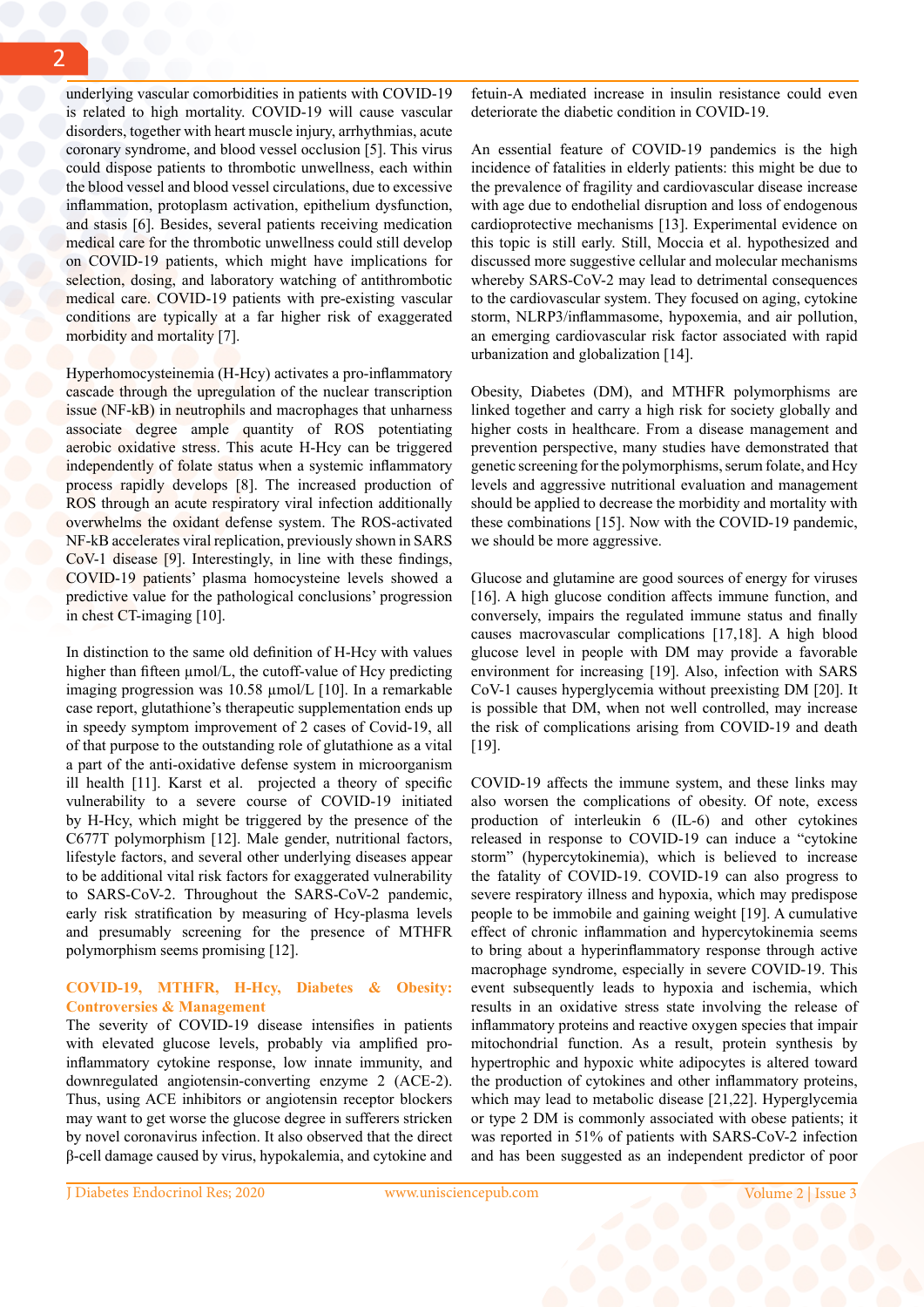#### prognosis in patients SARS-CoV-2 [23,24].

Regarding the management of these cases, the patients should be followed closely in respect of their hematologic and metabolic parameters. Glucagon-like peptide-1 (GLP1) analogs have an anti-inflammatory effect, reduces monocyte infiltration and improves reendothelialization, increasing nitric oxide production in endothelial cells; therefore, alleviation of inflammatory processes in the vascular system by these agents is a rationale for the recommendation to prescribe GLP1 analogs during the COVID- 19 pandemic [25-27]. Dipeptidyl peptidase-4 (DPP4) inhibitors are one of the most frequently prescribed medications for patients with DM and play an important role in various biological processes, such as proliferation, T-cell immunity, and glucose homeostasis, but at present, there is insufficient evidence either for or against the use of DPP4 inhibitors in patients with DM and COVID-19 [19,28,29].

ACE-2 and potential therapeutic implications have been mentioned above. ACE-2 expression may be implicated in the severe illness caused by COVID-19. Higher expression of ACE-2 in patients with hypertension and cardiovascular disease has been postulated as a factor that increases the susceptibility to SARS-CoV-2 [30]. A recent study of 417 COVID-19 patients showed that ACE inhibitors or angiotensin receptor blocker therapy was associated with a decreased rate of severe disease, less systemic inflammation, and lower peak viral load compared with the use of other antihypertensive drugs [31]. Experts strongly recommend that patients should not stop taking their renin-angiotensin-aldosterone system (RAAS) inhibitor during the COVID-19 pandemic [32].

Hydroxymethylglutaryl-CoA reductase inhibitors or statins have anti-inflammatory properties. In a viral pneumonia mouse model, simvastatin directly modulated antiviral inflammatory responses in lung tissues attenuating airway inflammation, such as RANTES (regulated on activation, normal T-cell expressed and secreted) expression neutrophil recruitments [33]. Rosuvastatin therapy also has additional benefits, including anti-inflammatory effects beyond the lipid-lowering property, suggesting that this drug has pleiotropic effects [34]. These data support the favorable effects of statins on respiratory diseases [35]. Statin therapy should be continued during the COVID-19 pandemic if there is no definite contraindication. Concerning MTHFR mutation and COVID-19 patients together, the risk of hypertension and cardiovascular events is higher. So, riboflavin, combined with folic acid, may be an important modulator in those adults, and treatment with vitamins and micronutrients and standard supportive care seems to be warranted to protect and support the most vulnerable patient group [12,36].

Aspirin has been shown for years to be the cost-effective antiplatelet aggregation therapy in cardiovascular disease. In a meta-analysis of ischemic cardiopathy using (i) 75 studies during which the prevalence of a mutation (CT) in the MTHFR gene (which increases homocysteine)determined in cases

 $(22,068)$  and controls  $(23,618)$ , and  $(ii)$  14 randomized trials (39,597 participants) of homocysteine-lowering and ischemic heart condition events. A meta-analysis of the MTHFR studies showed a statistically significantly increased risk of ischemic cardiovascular disease in TT compared with CC homozygotes. A meta-analysis of randomized trials showed no significant reduction in IHD risk from folic acid, despite reducing homocysteine of 3.3 µmol/L. There was a major difference in risk reduction between the five trials with the lowest prevalence of antiplatelet therapy (60% on the average, usual aspirin), RR 0.93 (0.84 to 1.05), and therefore the five trials with the best prevalence (91% on average), RR 1.09 (1.00 to 1.19), p  $= 0.037$  for the difference [37]. A secondary analysis of a 10year randomized, double-blind, placebo-controlled trial with 39 876 initially healthy women age 45 years or older (26 779 evaluated for clotting factor Leiden, G20210A prothrombin, and MTHFR 677C>T polymorphisms) suggested that longterm, low-dose aspirin treatment has little effect on the prevention of deep vein thrombosis and embolism in initially healthy women [38].

Human physiology depends on countless biochemical reactions, many of which are co-dependent and interrelated. The rapidness and completeness of reactions usually rely on the supply of precursors and enzymes. The enzymatic activity depends on the bioavailability of micronutrients, like vitamins and minerals. To realize a healthy state, the organism requires that biochemical reactions occur at a controlled rate. It required that metabolic reactions reach what can be considered an optimal metabolic equilibrium. A mixture of genetic makeup, dietary patterns, trauma, disease, toxins, medications, and environmental stressors can elevate the demand for the nutrients needed to achieve this optimal metabolic equilibrium [39]. We don't have to just treat deficiencies, so it's important to stay up our metabolism. The authors explained it fine. Metabolic correction improves enzymatic function and satisfies the increasing demand for nutrients. Metabolic correction can significantly impact the reduction of morbidity and mortality and their financial cost to our society and contribute to improving health and well-being [40].

Vitamin C is an important nutrient for humans, with pleiotropic functions associated with its ability to donate electrons. Vitamin C contributes to immune defense by supporting and directly stimulating various cellular processes of both the innate and adaptive immune systems. Consistent with this documented ability of vitamin C to modulate the immune system, scientific literature has abundant documentation of vitamin C's ability to cure several viruses' infections [39]. The authors reported a case where the viral infection had reached the point of being life-threatening, while it absolutely was afflicting a young man who previously had always been in exemplary physiologically state [41]. They treated him with Intravenous Vitamin C (IVC) therapy 50 grams for three infusions over three days. They determined that ascorbic acid possesses anti-viral activity, which confirmed with other cases reported in cold rhinovirus, avian virus H1N1, Chikungunya, Zika, and influenza [42-47]. Miranda-Massari et al. did a superb recent review about the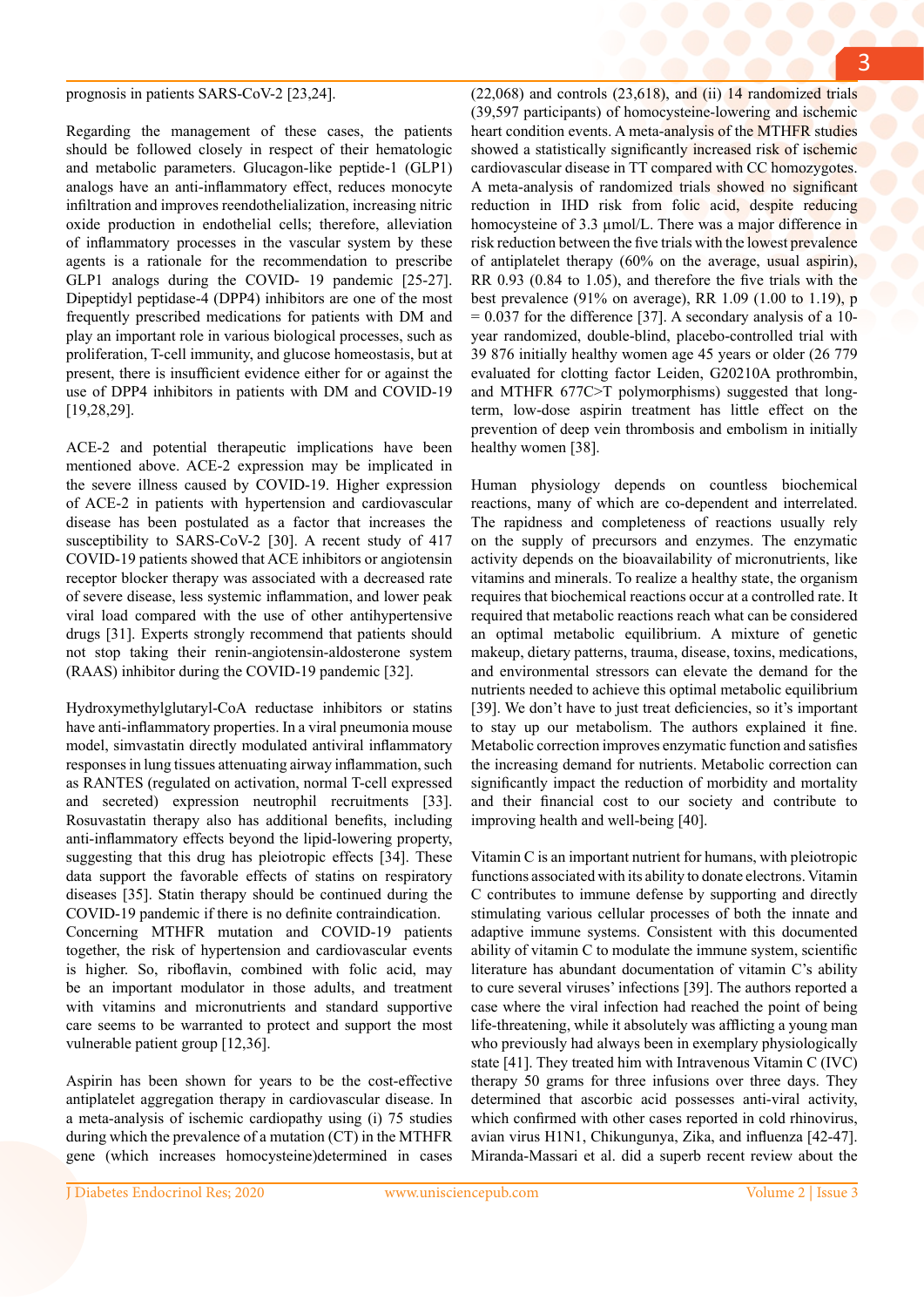role of vitamin C in COVID-19, and that they mentioned the Shanghai Expert Consensus on COVID-19 Treatment and therefore the International Pulmonologist Consensus Group recommendations on IVC in COVID-19 infections [48].

#### **Conclusions**

In general, because of the high prevalence of obesity, DM, and MTHFR mutations and the COVID-19 pandemic in this new era, we recommend close observations on them and be more aggressive in their management. A combination of low carb diet, weight management, GLP1 analogs, ACE-2 inhibitors, low-dose aspirin, Magnesium, Zinc, vitamin C, and B-complex plus folate supplementation, preferably the activated form, 5 methyl folate for all cases with those comorbidities. Intravenous Vitamin C is recommended for patients that got admitted.

#### **References**

- 1. Xu X, Chen P, Wang J, Feng J, Zhou H, Li X, Zhong W, Hao P (2020) Evolution of the novel coronavirus from the ongoing Wuhan outbreak and modeling of its spike protein for risk of human transmission. *Science China Life Sciences 63*(3): 457-460.
- Lu H, Stratton CW, Tang YW (2020) Outbreak of pneumonia of unknown etiology in Wuhan, China: The mystery and the miracle. *J Med Virol 92*(4): 401-402. doi:10.1002/jmv.25678
- 3. Kakodkar P, Kaka N, Baig MN (2020) A comprehensive literature review on the clinical presentation, and management of the pandemic coronavirus disease 2019 (COVID-19). *Cureus. 2020 Apr;12*(4). doi: 10.7759/ cureus.7560
- 4. Zhu N, Zhang D, Wang W, et al. (2020) A novel coronavirus from patients with pneumonia in China, 2019. *N.Engl.J.Med 382*(8): 727–733. doi: 10.1056/ NEJMoa2001017
- 5. Nishiga M, Wang DW, Han Y, Lewis DB, Wu JC (2020) COVID-19 and cardiovascular disease: from basic mechanisms to clinical perspectives. *Nat Rev Cardiol 17*(9): 543-558. doi: 10.1038/s41569-020-0413-9.
- 6. Bikdeli B, Madhavan MV, Jimenez D, Chuich T, Dreyfus I, Driggin E, Der Nigoghossian C, Ageno W, Madjid M, Guo Y, Tang LV (2020) COVID-19 and Thrombotic or Thromboembolic Disease: Implications for Prevention, Antithrombotic Therapy, and Follow-Up: JACC Stateof-the-Art Review. *Journal of the American College of Cardiology 75*(23): 2950-2973. doi: 10.1016/j. jacc.2020.04.031
- 7. Wu L, O'Kane AM, Peng H, Bi Y, Motriuk-Smith D, Ren J (2020) SARS-CoV-2 and cardiovascular complications: From molecular mechanisms to pharmaceutical management. *Biochem Pharmacol* 178: 114114. doi: 10.1016/j.bcp.2020.114114.
- 8. Moretti R (2019) Homocysteine: New Aspects of an Ancient Enigma. *Cardiology 144*(1-2): 36-39.
- 9. Smits SL, De Lang A, Van Den Brand JM, Leijten LM, Van Ijcken WF, Eijkemans MJ, Van Amerongen G,

Kuiken T, Andeweg AC, Osterhaus AD, Haagmans BL (2010) Exacerbated innate host response to SARS-CoV in aged non-human primates. *PLoS Pathog 6*(2): e1000756.

- 10. Yang Z, Shi J, He Z, Lü Y, Xu Q, Ye C, Chen S, Tang B, Yin K, Lu Y, Chen X (2020) Predictors for imaging progression on chest CT from coronavirus disease 2019 (COVID-19) patients. *Aging (Albany NY) 12*(7): 6037.
- 11. Horowitz RI, Freeman PR, Bruzzese J (2020) Efficacy of glutathione therapy in relieving dyspnea associated with COVID-19 pneumonia: A report of 2 cases. *Respiratory medicine case reports. 2020 Apr 21*:101063.
- 12. Karst M, Hollenhorst J, Achenbach J (2020) Lifethreatening Course in Coronavirus Disease 2019 (COVID-19): Is There a Link to Methylenetetrahydrofolic Acid Reductase (MTHFR) Polymorphism and Hyperhomocysteinemia?. *Medical Hypotheses* 144: 110234. https://doi.org/10.1016/j.mehy.2020.110234
- 13. Das S, K R A, Birangal SR, Nikam AN, Pandey A, Mutalik S, Joseph A (2020) Role of comorbidities like diabetes on severe acute respiratory syndrome coronavirus-2: A review. *Life Sci.* 258: 118202. doi: 10.1016/j.lfs.2020.118202.
- 14. Moccia F, Gerbino A, Lionetti V, Miragoli M, Munaron LM, Pagliaro P, Pasqua T, Penna C, Rocca C, Samaja M, Angelone T (2020) COVID-19-associated cardiovascular morbidity in older adults: a position paper from the Italian Society of Cardiovascular Researches. *Geroscience 42*(4): 1021-1049. doi: 10.1007/s11357-020-00198-w.
- 15. Morales-Borges RH (2019) Obesity, Diabetes mellitus, and Methylenetetrahydrofolate reductase mutations: Deadly combinations? How to approach them?. *Journal of Diabetes and Endocrinology Research 1*(1): 1-4.
- 16. Thai M, Thaker SK, Feng J, Du Y, Hu H, Ting Wu T, et al. (2015) MYC-induced reprogramming of glutamine catabolism supports optimal virus replication. *Nat Commun* 6: 8873. doi: 10.1038/ncomms9873.
- 17. Mehta P, McAuley DF, Brown M, Sanchez E, Tattersall RS, Manson JJ, et al. (2020) COVID-19: consider cytokine storm syndromes and immunosuppression. *Lancet* 395: 1033-1034. doi: 10.1016/S0140-6736(20)30628-0.
- 18. Zhang Y, Xiao M, Zhang S, Xia P, Cao W, Jiang W, et al. (2020) Coagulopathy and antiphospholipid antibodies in patients with Covid-19. *N Engl J Med* 382: e38. doi: 10.1056/NEJMc2007575.
- 19. Lim S, Shin SM, Nam GE, Jung CH, Koo BK (2020) Proper Management of People with Obesity during the COVID-19 Pandemic. *J Obes Metab Syndr 29*(2): 84-98. doi:10.7570/jomes20056.
- 20. Yang JK, Lin SS, Ji XJ, Guo LM (2010) Binding of SARS coronavirus to its receptor damages islets and causes acute diabetes. *Acta Diabetol* 47: 193-199. doi: 10.1007/ s00592-009-0109-4.
- 21. Ellulu MS, Patimah I, Khaza'ai H, Rahmat A, Abed Y (2017) Obesity and inflammation: the linking mechanism and the complications. *Arch Med Sci* 13: 851-863. doi: 10.5114/aoms.2016.58928.
- 22. Stone TW, McPherson M, Gail Darlington L (2018) Obesity and cancer: existing and new hypotheses for a causal connection. *E Bio Medicine* 30: 14-28. doi: 10.1016/j.ebiom.2018.02.022.